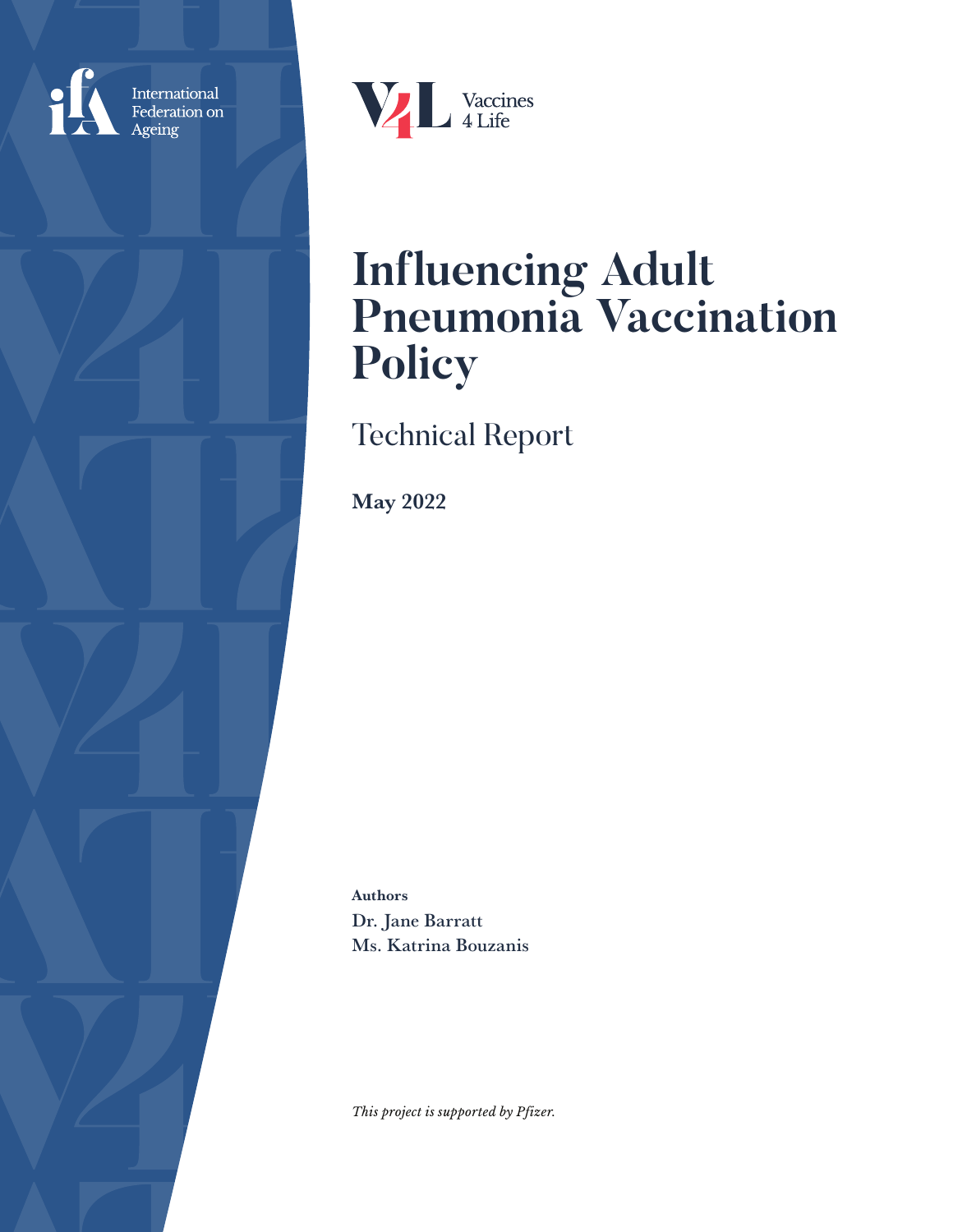## **Contents**

| <b>Introduction</b>                             |                |
|-------------------------------------------------|----------------|
| Main Findings                                   |                |
| <b>Comprehensive Policies and Programs</b>      | 1              |
| <b>Clear Vaccination Communication Strategy</b> | 2              |
| Well-defined audience                           | 2              |
| Multiple Tools and Channels                     | 2              |
| <b>Realistic Timeline</b>                       | 2              |
| Regular Updates of Information                  | 2              |
| <b>Engagement and Support of Civil Society</b>  | 2              |
| <b>Conclusion and Recommendations</b>           | 3              |
| References                                      | $\overline{4}$ |
|                                                 |                |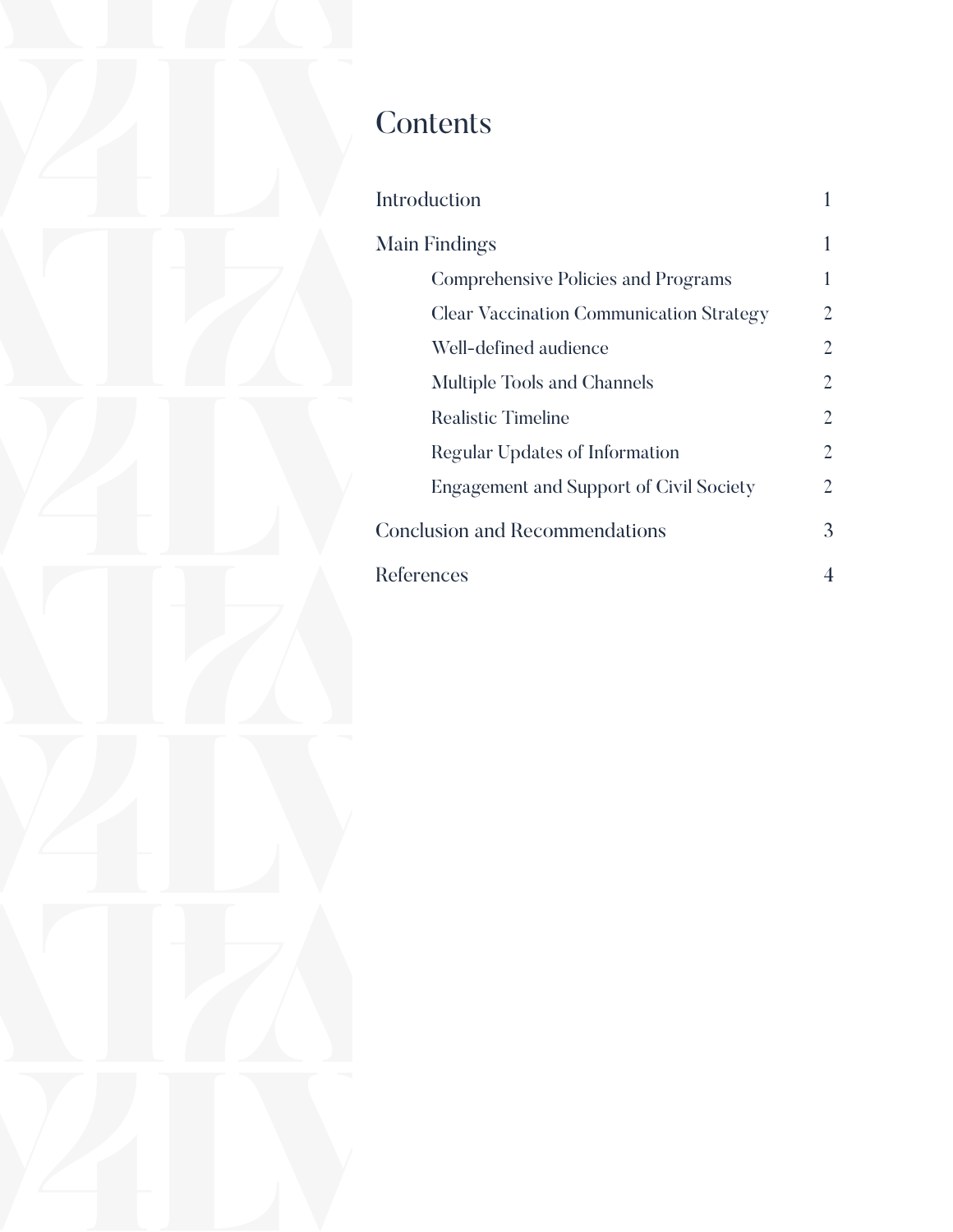## **Introduction**

The global population is rapidly ageing, with currently more than 1 billion people aged 60 years or older. Alongside rapid population ageing, the prevalence of those experiencing chronic medical conditions and non-communicable diseases (NCDs) continues to increase and drive demand for health and social care. Older people and those with underlying chronic conditions are at highrisk of complications from vaccine preventable diseases (VPDs), such as influenza, pneumococcal pneumonia, shingles, and pertussis. Vaccination is a key action in fostering healthy ageing by preventing death and disability due to VPDs, increasing life expectancy, and preserving functional ability throughout the life-course. Additionally, vaccination reduces the burden on healthcare systems, and healthcare expenditures, providing an economic case for prevention.

Community-acquired pneumonia (CAP) is a leading cause of morbidity and mortality globally, particularly amongst children and older adults. The 2017 Global Burden of Diseases Study indicated that across nearly two decades, deaths from pneumonia among adults more than 70 years of age increased by  $60.4\%$ <sup>1</sup> Despite the high burden of pneumonia<sup>2</sup> it does not galvanize high profile international campaigns and the campaigns that do exist often focus on reducing mortality of children under-5 mortality. In Europe, CAP in older people is most frequently caused by the bacterium *Streptococcus pneumoniae*, referred to as pneumococcal pneumonia.3 Pneumococcal pneumonia is vaccine preventable and recommended for older adults in many countries, yet vaccination uptake remains suboptimal in this group.

According to the PneuVUE study, examining adult pneumonia vaccination across Europe, only 29% of adults surveyed are aware it is possible to be vaccinated against pneumonia, and, alarmingly, only 16% of those at higher risk of pneumonia have been vaccinated.<sup>4</sup> Given these concerning levels of awareness and uptake of pneumococcal vaccination, there is a need to examine policies and public health messages on pneumococcal vaccination which inform at-risk adults decision to be vaccinated.

### Main Findings

*"Influencing Adult Pneumonia Vaccination Policy"* assessed pneumonia vaccination policy, public health messages and campaigns for at-risk adult groups and older people across nine European countries (Austria, Czech Republic, France, Germany, Greece, Italy, Portugal, Spain and the United Kingdom), with the ultimate goal of improving uptake rates of pneumonia vaccination and decreasing the burden of pneumonia among high-risk adults. The Framework for Developing an Effective Adult Vaccination Campaign<sup>5</sup> was used to characterize pneumonia vaccination policy, public health messages and campaigns across the nine countries studied. The results of this work are summarized based on the components of the framework. Figure 1 provides a summary of the status of each component of the framework in each country studied.

#### **Comprehensive Policies and Programs**

In all countries studied pneumococcal vaccination was recommended for adult at-risk groups and included in the national immunization plan, though countries varied on who was considered atrisk and therefore eligible for pneumococcal vaccination. Most countries examined recommend pneumococcal vaccination for adults 65 years and older (Czech Republic, England, Greece, Italy, Spain).<sup>6,7,8,9</sup> Austria and Germany recommend pneumococcal vaccination for adults over 60 years of age.<sup>10,11</sup> In France and Portugal, pneumococcal vaccination is not recommended for older adults generally, without other predisposing conditions.<sup>12,13</sup> Across the European countries studied, pneumococcal vaccination is recommended for groups deemed high-risk due to predisposing conditions, including lung diseases, heart diseases and diabetes, or immunocompromising conditions.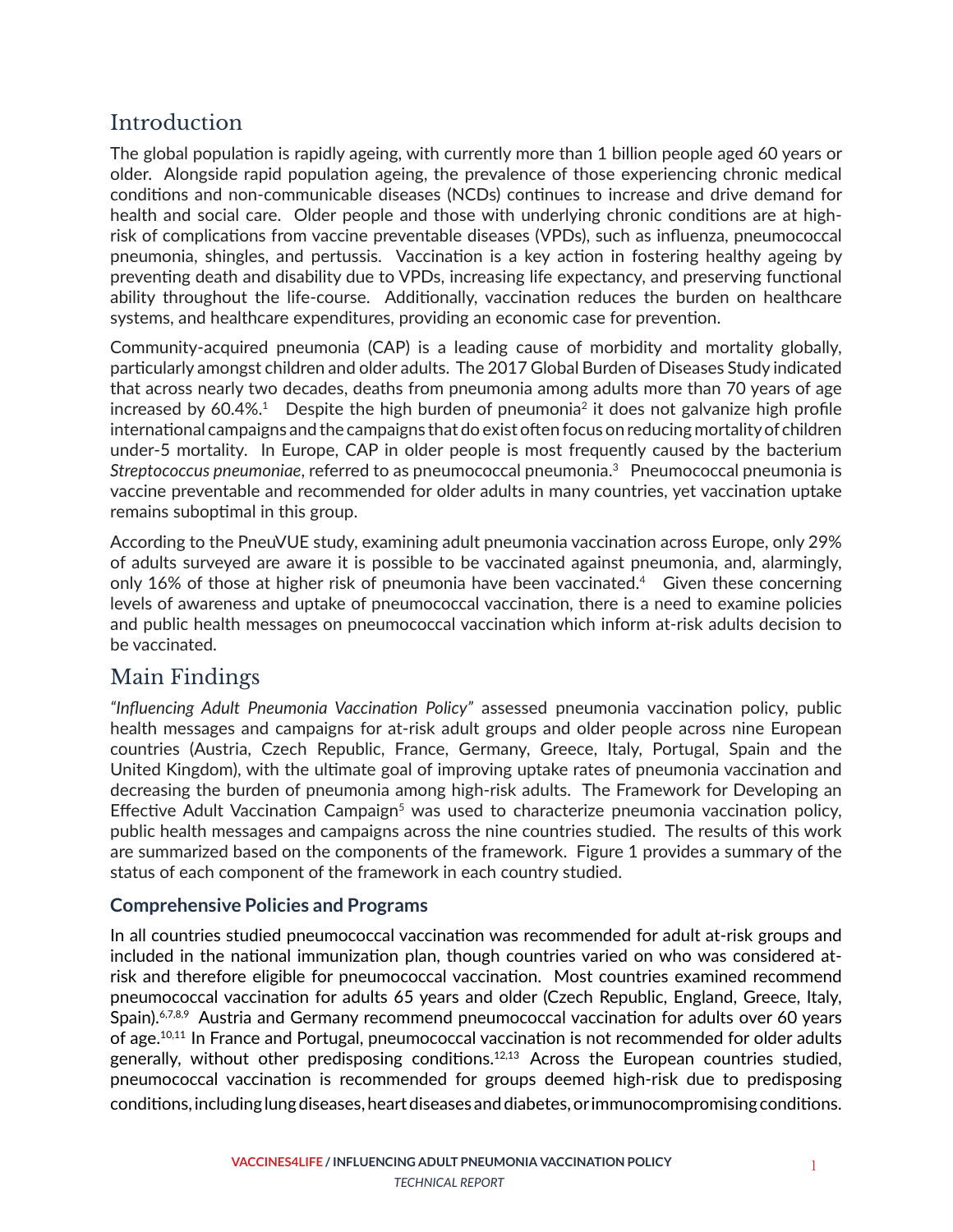Despite recommendations that many at-risk groups receive pneumococcal vaccination, countries such as Austria and France do not provide pneumococcal vaccination for free and require a medical prescription, creating further barriers to vaccination.14,15,16

#### **Clear Vaccination Communication Strategy**

No country studied published an action plan for communication on pneumococcal vaccination, indicating a lack of attention paid to developing public health campaigns with clear goals, defined target audiences, expected roles of public health authorities and partner organizations, and communication tools and timelines.

#### **Well-defined audience**

There is a lack of both general and targeted information to specific at-risk groups on adult pneumonia vaccination. Improvements should be made to tailor information to specific at-risk groups.

#### **Multiple Tools and Channels**

Across the countries studied, messaging on pneumococcal vaccination was distributed across very few channels to reach target populations. Information on pneumococcal vaccination is often only available online, with little evidence of offline or interactive messaging campaigns.

Italy provided some of the most extensive campaigns on adult pneumonia vaccination and may serve as an example of good practice. A campaign conducted by the National Association for Aging and Active Longevity, involved videos being aired on Italian television networks as part of larger campaigns on social media.<sup>17</sup> Campaign messages from the videos include "Vaccinating is prevention; a healthy Italy is a great Italy",<sup>18</sup> " "Vaccinations in adulthood, #AWinningChoice"<sup>19</sup> and "If you get vaccinated you run the risk of living for a long time".20 Two of the videos also featured Italian celebrities as champions.

#### **Realistic Timeline**

Few countries studied provided timely vaccination reminders or participated in key awareness events, such as European Vaccination Week. Countries such as Austria and England provided vaccination reminders around the winter season. A 2020 vaccination campaign offered by Austrian pharmacies targeted at risk groups in preparation for the winter season by offering pneumococcal vaccination at a reduced price.21 In England, pneumococcal vaccination messages were included in influenza vaccination reminders in the winter months.<sup>22,23,24</sup>

#### **Regular Updates of Information**

There are some examples where web pages were outdated or did not reflect current policy. In Czech Republic, vaccination recommendations were recently updated, however many web pages and messages were outdated. In some cases, policy had not been revaluated in many years. For example, in Portugal, while policy was evidence-based, the last comprehensive set of guidelines was issued in 2015.19

#### **Engagement and Support of Civil Society**

While some prominent civil society organizations published messages related to pneumococcal vaccination, key organizations in the field of ageing, heart diseases, lung diseases and diabetes frequently lacked public health messaging on pneumococcal vaccination.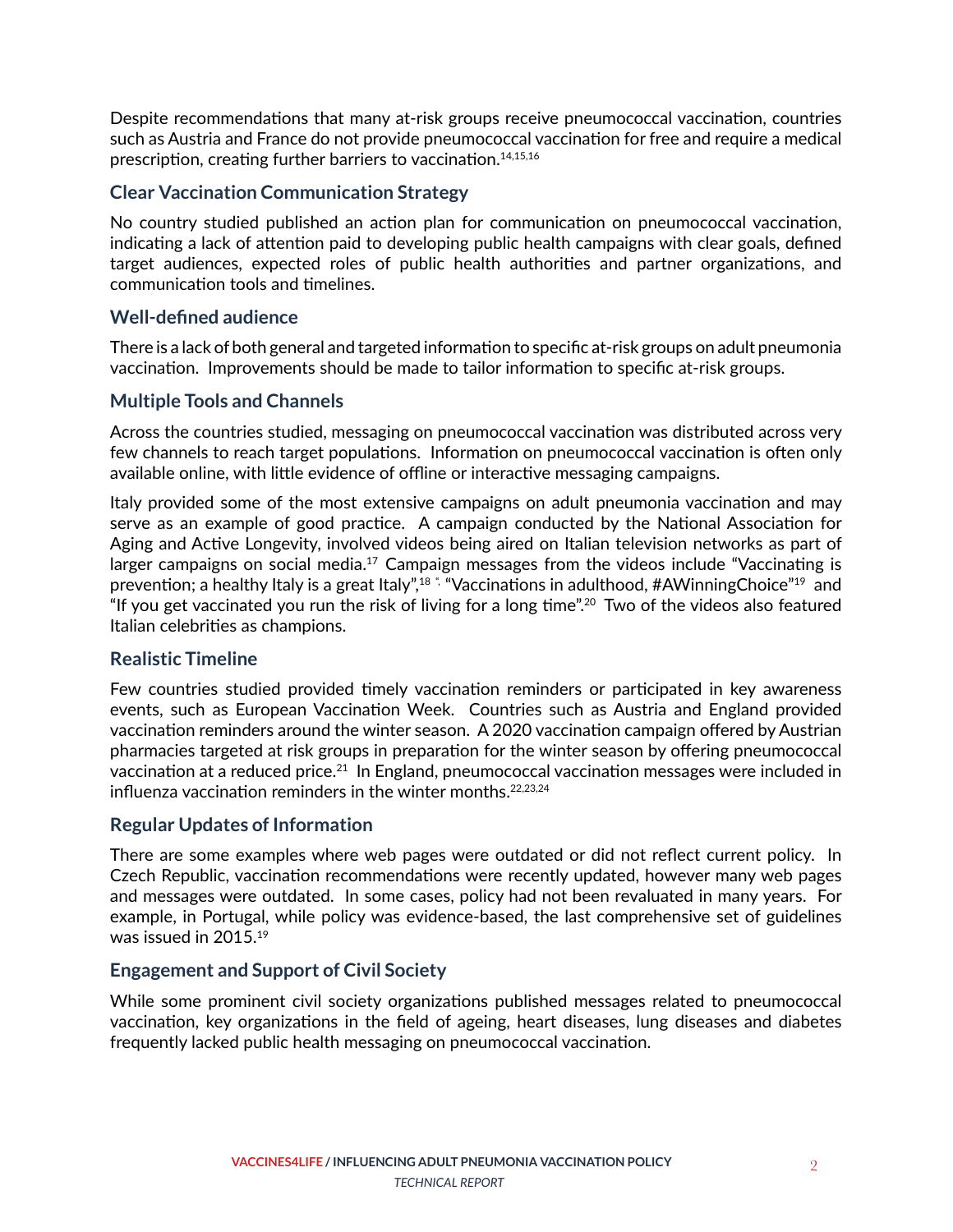

*Figure 1. Status of adult pneumonia vaccination messaging across Europe (Austria, Czech Republic, France, Germany, Greece, Italy, Portugal, Spain, United Kingdom). Green indicates well-developed, orange indicates partially developed and red indicates not yet developed / no evidence.*

## Conclusion and Recommendations

The findings of this study cement that pneumonia is an under-prioritized public health concern which disproportionately affects older people and at-risk adults. While most countries have policy which recommend pneumonia vaccination for older people and at-risk adult groups, there are major gaps in public health messages and a lack of engagement from key stakeholders, such as government, civil society organizations and healthcare providers.

Based on the findings of this study, there is a need to:

- Prioritize a life-course approach to pneumonia vaccination which informs a comprehensive policy environment where pneumonia vaccination is recommended and accessible to all groups of older people and at-risk adults.
- Increase public health messages and campaigns on pneumonia vaccination and their channels of dissemination.
- Ensure messages on pneumococcal pneumonia vaccination are timely, evidence-based and targeted to the most at-risk groups of older people.
- Engage key stakeholders in creating and disseminating public health messages on pneumonia vaccination, particularly civil society who are deeply trusted to inform constituents in decisions about their health.

It is the right of older people and at-risk adults to be vaccinated against pneumonia as a critical action to foster healthy ageing and as part of achieving universal health coverage. To benefit the health of their population, governments must increase their investment in pneumonia vaccination as a health promotion and prevention strategy, and commit to creating effective, evidence-based public health campaigns on pneumonia vaccination which translate into increased vaccination uptake. *"Influencing Adult Pneumonia Vaccination Policy"* represents a first step in engaging key stakeholders to prioritize adult pneumonia vaccination as a key action in fostering healthy ageing.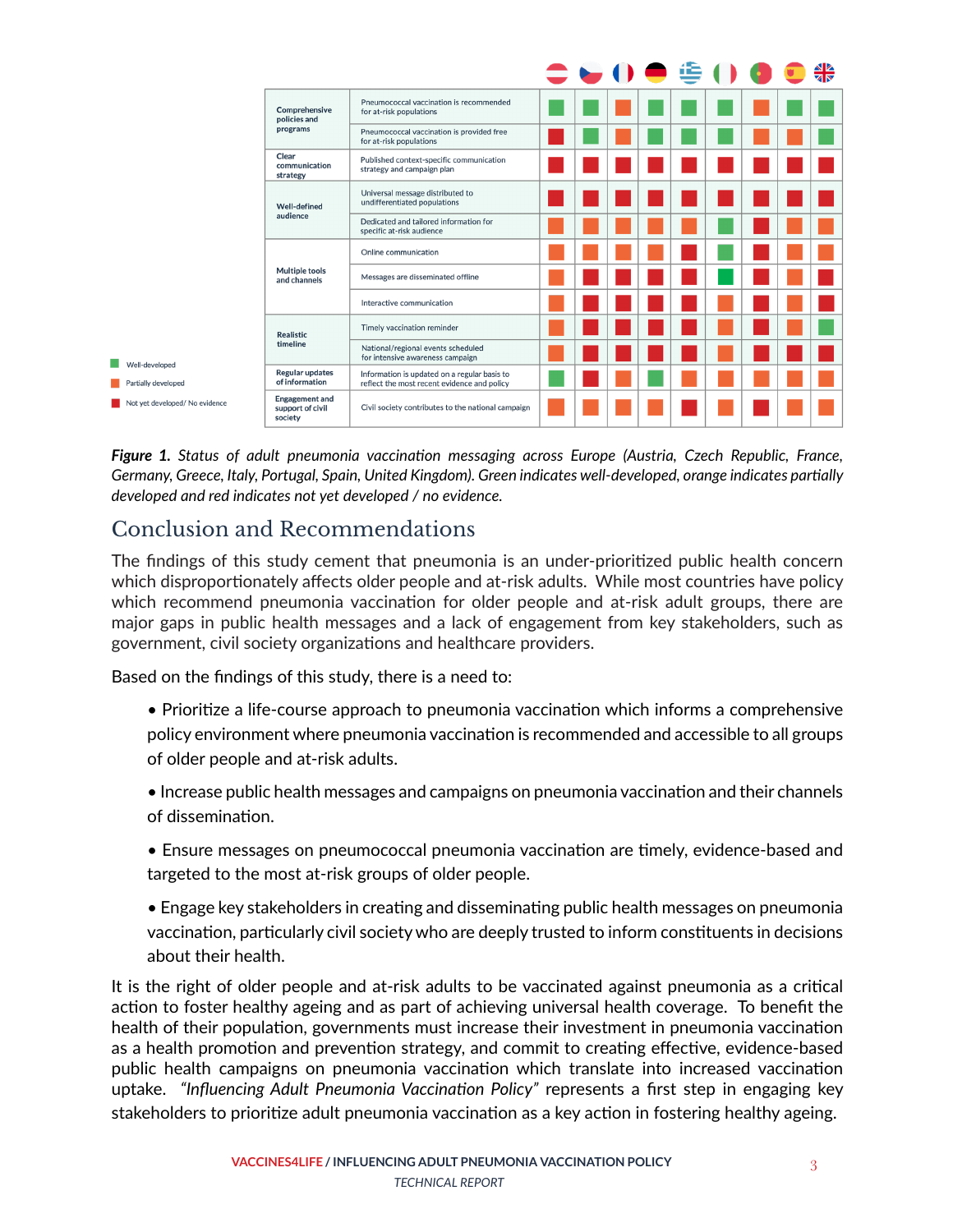## References

- 1. Global, regional, and national age-sex-specific mortality for 282 causes of death in 195 countries and territories, 1980–2017: a systematic analysis for the Global Burden of Disease Study 2017. The Lancet, 392(10159), 1736– 1788. https://doi.org/10.1016/S0140-6736(18)32203-7
- 2. Watkins, K., and Sridhar, D. (2018). Pneumonia: a global cause without champions. The Lancet, 392(10149), 718– 719. https://doi.org/10.1016/S0140-6736(18)31666-0
- 3. Drijkoningen, J. J., & Rohde, G. G. (2014). Pneumococcal infection in adults: burden of disease. Clinical microbiology and infection : the official publication of the European Society of Clinical Microbiology and Infectious Diseases, 20 Suppl 5, 45–51. https://doi.org/10.1111/1469-0691.12461
- 4. Ipsos Healthcare. (2016). PneuVUE report: a new view into pneumonia among older adult.
- 5. Zheng, Y., Barratt, J., & Sangster, A. (2020). Messages Matter: A Spotlight on Influenza Vaccination Campaigns
- 6. Státní zdravotní ústav. (2021). Očkovací kalendář v ČR pro děti a pro dospělé. Retrieved July 8, 2021, from http:// www.szu.cz/tema/vakciny/ockovaci-kalendar-v-cr
- 7. NHS UK. (2019). NHS vaccinations and when to have them. Retrieved February 28, 2021, from https://www.nhs.uk/ conditions/vaccinations/nhs-vaccinations-and-when-to-have-them/
- 8. Ministry of Health. (2020). National Adult Vaccination Program 2020-2021 National Adult Vaccination Program (NEC). Retrieved June 25, 2021, from https://www.moh.gov.gr/articles/health/dieythynsh-dhmosias-ygieinhs/ emboliasmoi/ethniko-programma-emboliasmwn-epe-enhlikwn/7968-ethniko-programma-emboliasmwnenhlikwn-2020-2021
- 9. Ministero della Salute. (2017). Piano Nazionale Prevenzione Vaccinale.
- 10. Bundesministerium für Soziales, Gesundheit, Pflege und Konsumentenschutz. Impfplan Österreich. (2021). Retrieved May 27, 2021, from https://www.sozialministerium.at/Themen/Gesundheit/Impfen/Impfplan-Österreich.html
- 11. Robert Koch Institute. (2020). Vaccinations A Z vaccination against pneumococci: Frequently asked questions and answers. Retrieved April 28, 2021, from https://www.rki.de/SharedDocs/FAQ/Impfen/Pneumokokken/FAQ-Liste\_ Pneumokokken\_Impfen.html;jsessionid=B9339EBCCB8BFE3A18E4ED3FE22232EC.internet072?nn=2375548
- 12. Santé publique France. (2020). Infections à pneumocoque. Retrieved March 15, 2021, from https://www. santepubliquefrance.fr/maladies-et-traumatismes/maladies-et-infections-respiratoires/infections-a-pneumocoque
- 13. George, F. (2015). Vacinação contra a doença pneumocócica (Prevenar 13®- Pn13). Retrieved from https://www. dgs.pt/a-direccao-geral-da-saude/comunicados-e-despachos-do-director-geral/vacinacao-contra-a-doencapneumococica-prevenar-13-pn13-pdf.aspx
- 14. Gesundheitsportal. (2019). Impfungen Erwachsenen. Retrieved May 27, 2021, from https://www.gesundheit.gv.at/ leben/gesundheitsvorsorge/impfungen/impfungen-erwachsene
- 15. Gesundheitsportal. (2021). Das Rezept. Retrieved June 14, 2021, from https://www.gesundheit.gv.at/ gesundheitsleistungen/antraege/rezept
- 16. L'Assurance Maladie. (2021). Vaccination : prise en charge. Retrieved March 15, 2021, from https://www.ameli.fr/ assure/remboursements/rembourse/medicaments-vaccins-dispositifs-medicaux/vaccination
- 17. Italia Longeva. (2019). Vaccination in adulthood: #UnaSceltaVincente. Retrieved June 16, 2021, from https://www. italialongeva.it/eventi-organizzati/vaccinazione-nelleta-adulta-unasceltavincente/
- 18. Italia Longeva. (2016). Spot "Vaccinarsi è prevenire. Un'Italia in salute è una grande Italia". Retrieved June 16, 2021, from https://www.italialongeva.it/2016/06/08/spot-vaccinarsi-e-prevenire-unitalia-in-salute-e-una-grandeitalia-2016/
- 19. Italia Longeva. (2019). Spot sociale "Vaccinazioni in età adulta, #UnaSceltaVincente". Retrieved June 16, 2021, from https://www.italialongeva.it/2019/11/04/spot-sociale-vaccinazioni-in-eta-adulta-unasceltavincente-2019/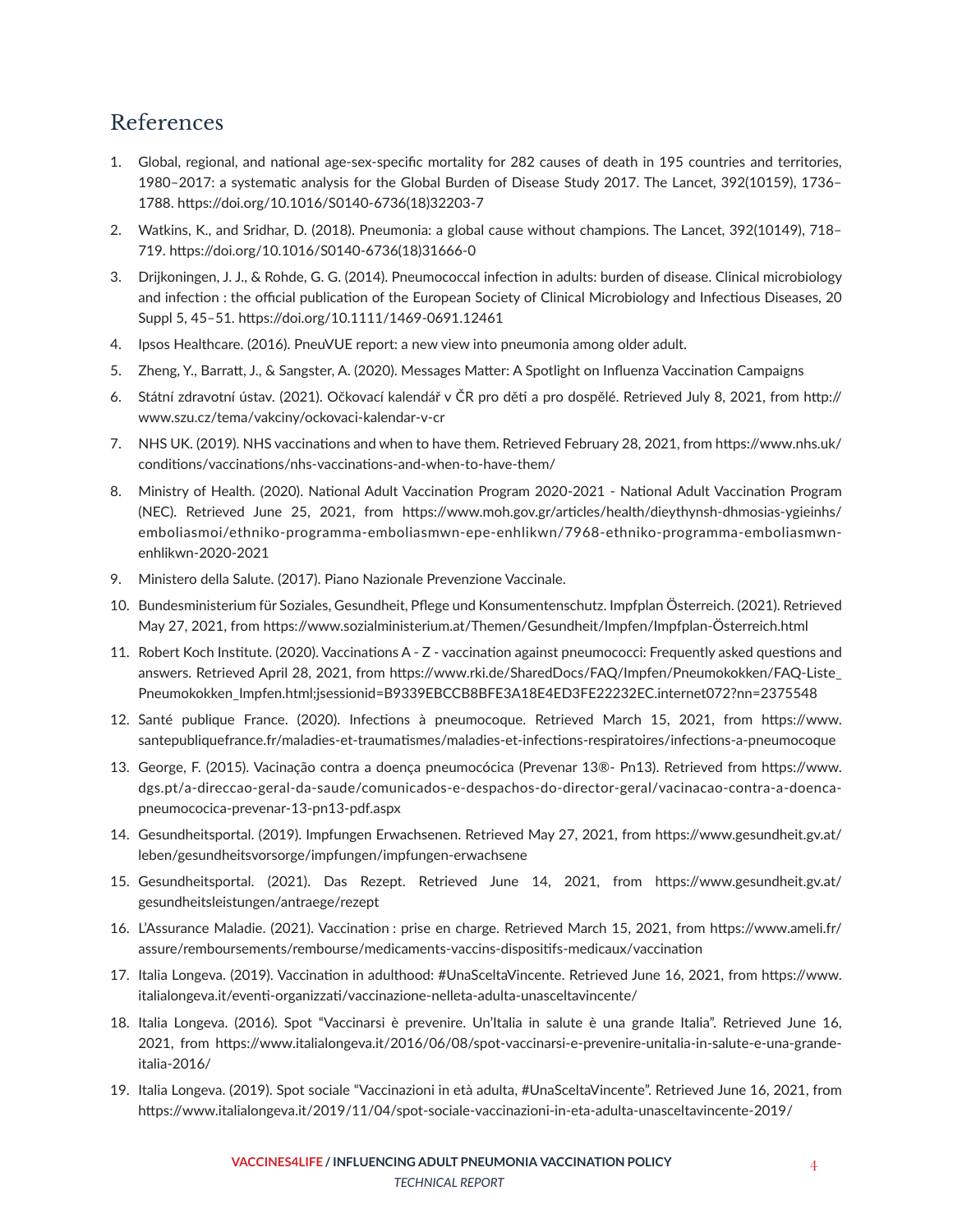- 20. Italia Longeva. (2017). "Se ti vaccini corri il rischio di campare a lungo". Retrieved June 16, 2021, from https://www. italialongeva.it/2017/10/12/video-se-ti-vaccini-corri-il-rischio-di-campare-a-lungo-2017/
- 21. Gesundheitsportal. (2020). Schutz vor Pneumokokken heuer besonders wichtig. Retrieved May 28, 2021, from https://www.gesundheit.gv.at/aktuelles/pneumokokken
- 22. British Lung Foundation. (2020). Keeping well in the cold: what you can do. Retrieved February 28, 2021, from https://www.blf.org.uk/support-for-you/cold-weather
- 23. British Heart Foundation. (n.d.). How to beat the cold. Retrieved from https://www.bhf.org.uk/informationsupport/ heart-matters-magazine/medical/beat-the-cold
- 24. British Heart Foundation. (n.d.). Cold weather and your heart. Retrieved from https://www.bhf.org.uk/ informationsupport/support/practical-support/cold-weather